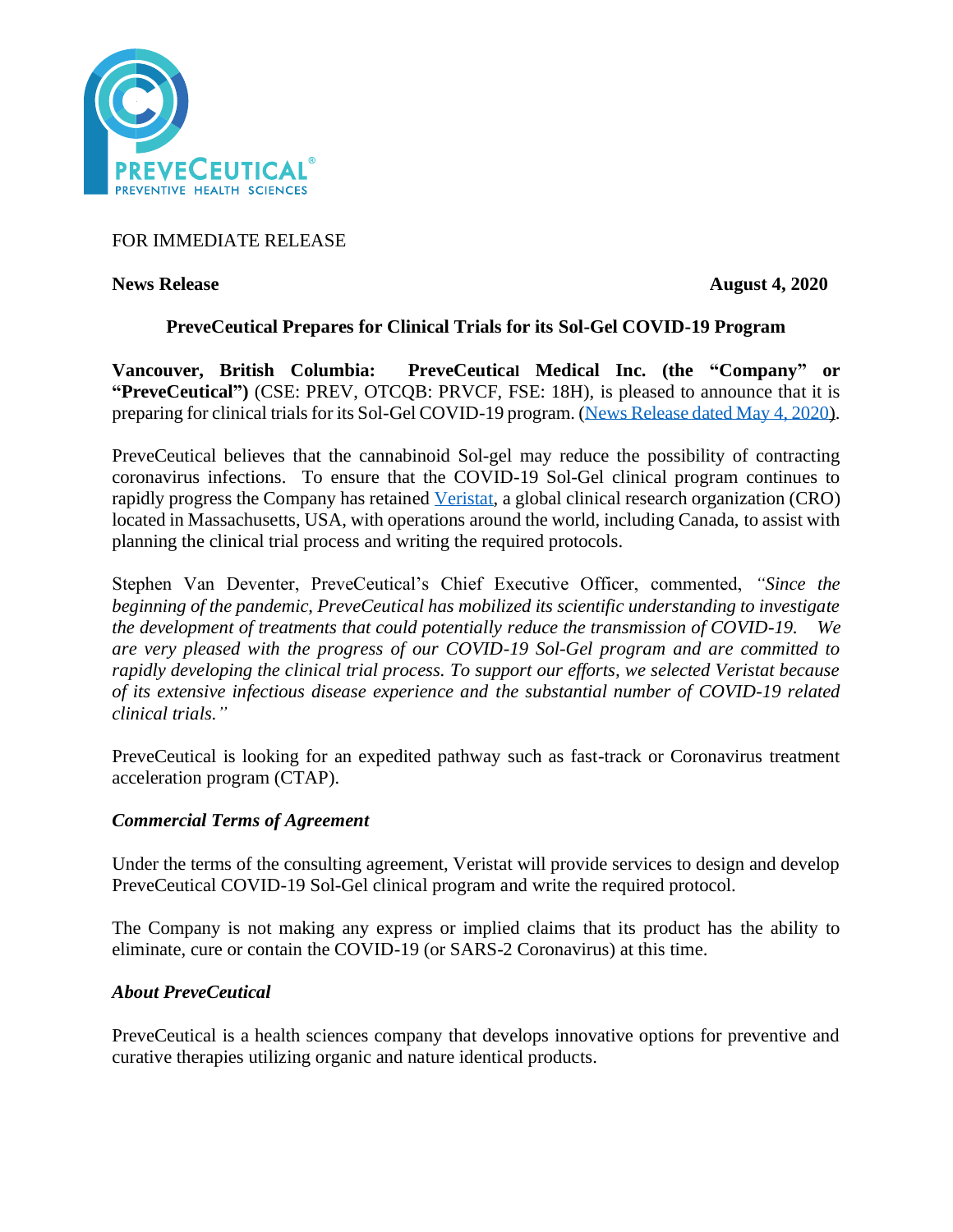PreveCeutical aims to be a leader in preventive health sciences. The Company's current research and development programs include dual gene curative and preventive therapies for diabetes and obesity; the Cannabidiols Sol-Gel Program aiming to provide relief across a range of indications from pain, inflammation, seizures, and neurological disorders; Nature Identical™ peptides for the treatment of various ailments; non-addictive analgesic peptides as a replacement to the highly addictive analgesics such as morphine, fentanyl and oxycodone; and a therapeutic product for treating athletes who suffer from concussions (mild traumatic brain injury).

For more information about PreveCeutical, please visit our website [www.PreveCeutical.com](http://www.preveceutical.com/) or follow us on [Twitter](http://twitter.com/PreveCeuticals) and [Facebook.](http://www.facebook.com/PreveCeutical)

### *On behalf of the Board of Directors of PreveCeutical*

*Stephen Van Deventer, Chairman and Chief Executive Officer*

#### *For further information, please contact:*

*Stephen Van Deventer: +1 604 306 9669*

#### *Or, Investor Relations* [ir@preveceutical.com](mailto:ir@preveceutical.com)

#### *Forward-Looking Statements:*

This news release contains forward-looking statements and forward-looking information (collectively, "forwardlooking statements") within the meaning of applicable Canadian and U.S. securities legislation, including the United States Private Securities Litigation Reform Act of 1995. All statements in this news release that are not purely historical are forward-looking statements and include any statements regarding beliefs, plans, expectations and orientations regarding the future including, without limitation, the completion of the Program Extension and the successful development of CBD sol-gel formulations which have the ability to reduce the possibility of coronavirus infections, including COVID-19, the anticipated timing of the development of a vaccine for COVID-19, and the continued research interests of PreveCeutical, PreveCeutical's anticipated business plans, and its prospects of success in executing its proposed plans. Often, but not always, forward-looking statements can be identified by words such as "will", "pro forma", "plans", "expects", "may", "should", "budget", "schedules", "estimates", "forecasts", "intends", "anticipates", "believes", "potential", "proposes" or variations of such words including negative variations thereof and phrases that refer to certain actions, events or results that may, could, would, might or will occur or be taken or achieved. Forward-looking statements are based on certain assumptions regarding PreveCeutical, including expected growth, results of operations, including PreveCeutical's research and development activities, performance, industry trends, growth opportunities, anticipated time periods for the development of a vaccine for COVID-19, that PreveCeutical will be granted requisite expedited approvals by world health agencies for the results of the Program Extension, and that PreveCeutical will be able to obtain the financing required to carry out the Program Extension, retain and attract qualified research personnel and obtain and/or maintain the necessary intellectual property rights needed to carry out future business activities.